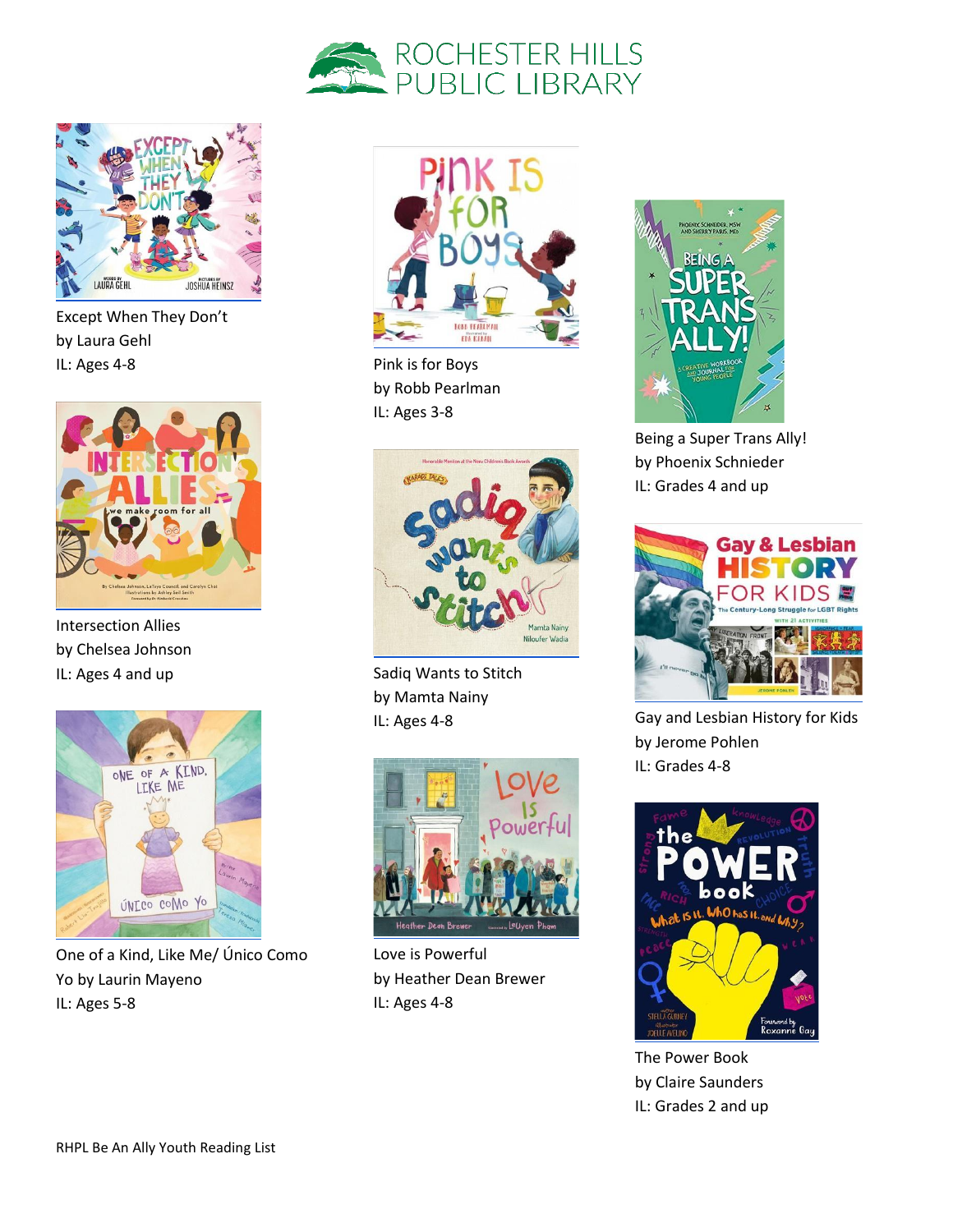

The Snail with the Right Heart by Maria Popova IL: Grades 2-5



You be You! by Jonathan Branfman IL: Grades 2-6



Together We Grow by Susan Vaught IL: Ages 4-7



Love Makes a Family by Sophie Beer IL: Ages 1-4



It Feels Good to be Yourself by Theresa Thorn IL: Grades Preschool-3



I'm a Girl by Yasmeen Ismail IL: Ages 3-7



Empathy is your Super Power by Cori Bussolari IL: Grades K-5



Flight of the Puffin by Ann Braden IL: Grades 5-8



Becoming an Ally to the Gender-Expansive Child by Anna Bianchi (Parent/Teacher)